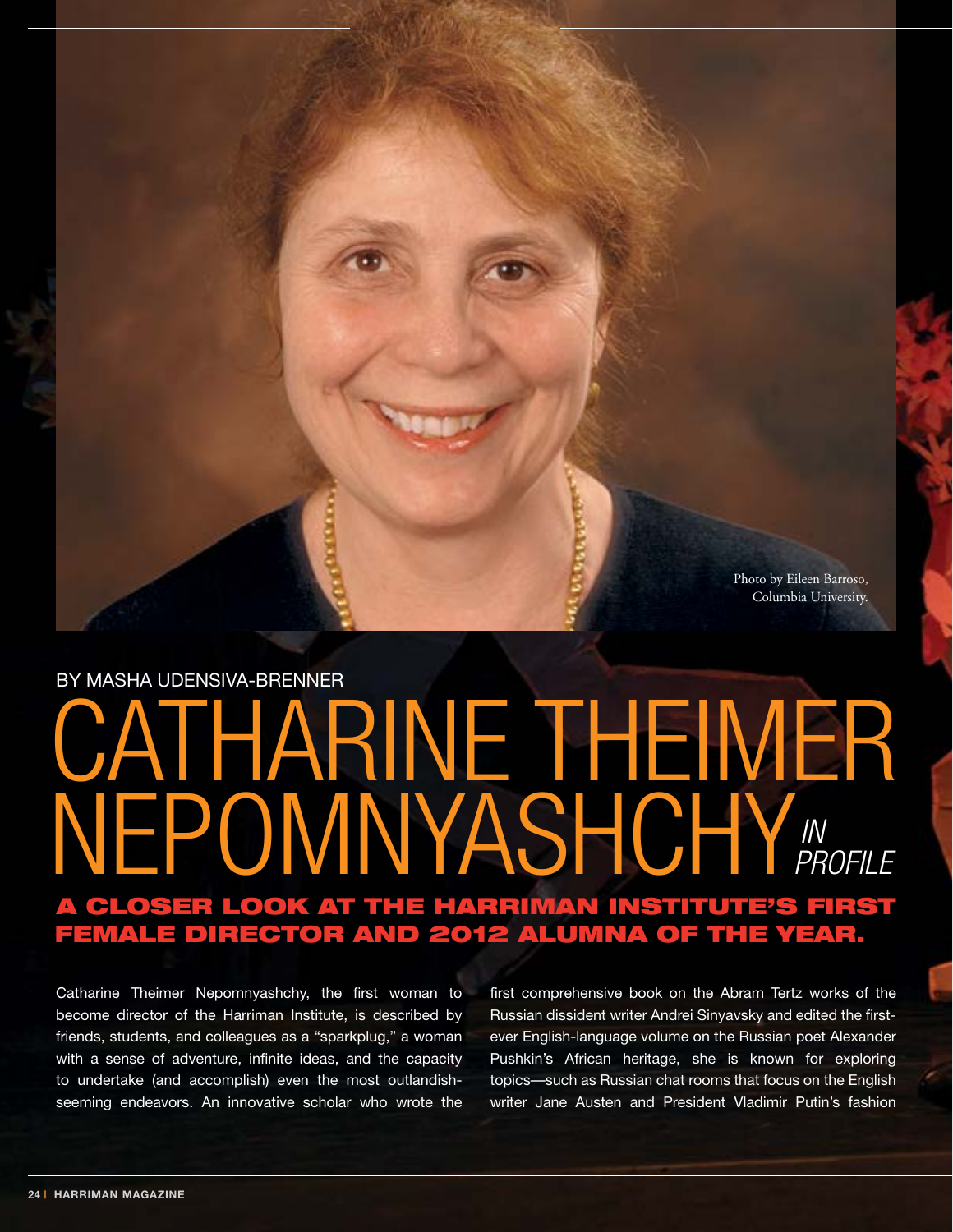A scene from Václav Havel's adaptation of John Gay's *The Beggar's Opera*. The 2006 Untitled Theater Company #61 production at Miller Theatre was sponsored by the Harriman Institute and the Barnard Slavic and Theatre Departments. It was codirected by Amy Trompetter of Barnard and Sergei Zemtsov of the Moscow Art Theatre School.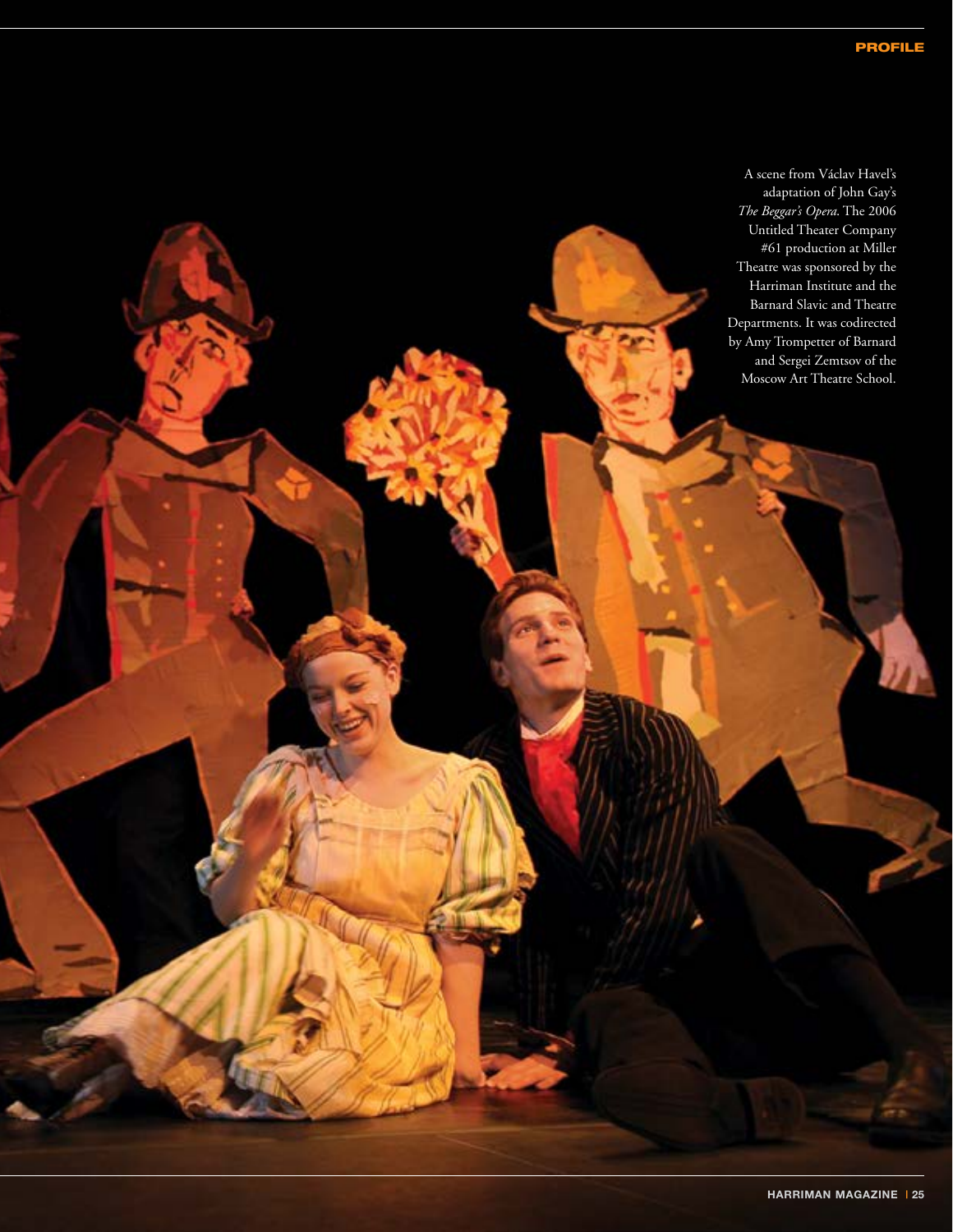He wanted out of the Soviet Union, and he was considering scuba diving to Turkey under the Black Sea.

choices—that would not occur to many of her contemporaries. Nepomnyashchy's students emphasize the "democratic" approach with which she treats people putting undergraduates, graduate students, and clerical workers on equal footing with even the most distinguished scholars in her field—and see her as a mentor who will always "have your back." But, most importantly, Nepomnyashchy is someone who sees connections between seemingly unrelated topics, and the efforts she undertook during her eight-year tenure as director (2001 to 2009) have broadened the Harriman Institute's scope in the areas of culture, literature, and the arts, and deepened its ties to Central Asia and the Caucasus.

"It used to be a given that as an educated person, you would be broadly educated," Nepomnyashchy said over lunch at Columbia University's Faculty House. Sitting next to a window overlooking Manhattan, where she has lived since she started her second year as a graduate student at Columbia in 1974 (her first

was spent commuting from her hometown, Rumson, New Jersey), she voiced her disappointment with the fact that few modern scholars explore beyond their niches: "The kind of time and thought, and intellectual independence that would allow you to follow your instincts and take your attention away from the immediate goal, is getting lost." Nepomnyashchy, who has always followed her instincts, is thankful to be in the type of university setting where students have the resources to develop a wider perspective. She sees the Harriman Institute, in particular, as "an outpost" where heated cross-disciplinary discussion still exists.

Though she has no direct ties—"My childhood had nothing to do with Russia, I have no Russian blood, and in grade school I studied French"—Nepomnyashchy has been drawn to Russia since she was a little girl, finally pursuing her interest at Pembroke College in Brown University, which was known for having one of the best Russian and French departments in the country. She took a Russian language

course her first year (1969–70), but Brown went on strike against the bombings in Cambodia during her second semester, and she says the classes "just stopped," so she "spoke very little Russian." The summer of 1970, she travelled to the Soviet Union for the first time, on the pilot program of the American Institute for Foreign Study.

The group had plans to spend most of its time divided between Moscow and Sochi. While it was in Sochi, a cholera epidemic hit the Soviet Union. In typical Soviet fashion, the authorities left everyone in the dark. Nepomnyashchy and her compatriots stayed put—Sochi was one of the only cities not quarantined—without any knowledge of what was going on and seemingly no way out. (They tried twice to visit Tbilisi and were mysteriously denied entry, one time even making it as far as the Georgian border on a rickety tourist bus.) It was there, on the beach, that Nepomnyashchy met Viacheslav (Slava) Nepomnyashchy, the man who would eventually become her husband. "We were brought together by a cholera epidemic," she reflected (Slava, who had planned to be in Yalta, was only in Sochi because of the quarantine).

That summer, Nepomnyashchy embarked on what she figured was just a fling, but was unknowingly igniting a seven-year uphill battle to get Slava to the United States. "He was a rebel with romantic



From left to right: Catharine Nepomnyashchy and Slava Nepomnyashchy during their first summer together (Sochi, August 1970); Catharine Nepomnyashchy and Slava Nepomnyashchy in their Upper West Side apartment in the late 1970s, within the first years of Slava's arrival to the United States; Olga Nepomnyashchy at the Requiem for Anna Politkovskaya, a puppet performance commemorating the life and death of the Russian journalist Anna Politkovskaya (created and directed by Amy Trompetter, October 7, 2007). Watch the performance at http://vimeo.com/793471.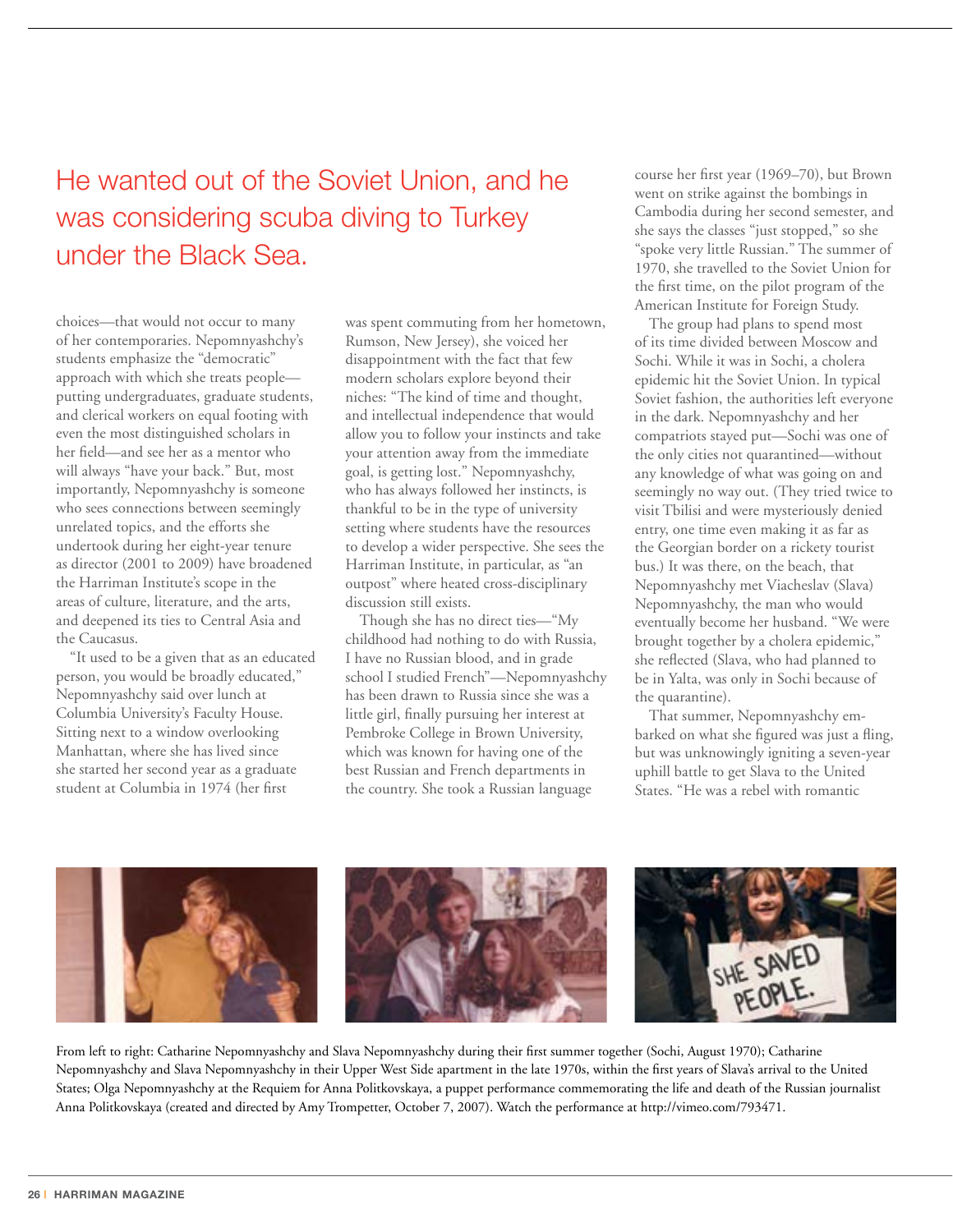notions," she related. "He wanted out of the Soviet Union, and he was considering scuba diving to Turkey under the Black Sea." He spoke "perfect English," which was a plus, and was arrested for being caught in a "Berezka Bar" (a place designated for foreigners) on the morning Nepomnyashchy left Russia. He was soon let out, and a month after Nepomnyashchy returned to the United States, started sending her letters, initiating a correspondence that would last years. "I was nineteen, I wasn't planning on getting married until well into my thirties, so this was all very abstract," Nepomnyashchy confided. But, the following summer she returned to Russia, spent two months with Slava, and decided to marry him. A wedding, though, was impossible. Slava's father, who was head of the personnel department at Bykovo Airport, "had no desire to see his son emigrate to the United States." When word got out that he wanted to marry an American, Slava was sent to Siberia, "basically into a punishment battalion," explained Nepomnyashchy. He was released two years later and became a *refusenik*. She waited for him to get out of the Soviet Union, finishing college and launching a career in academia.

Nepomnyashchy was not always on the path to become a Russian literature professor. Her dream was to be a United Nations interpreter. After graduating from Brown, she decided to get a Ph.D. in Russian at Columbia University (thinking she needed it to work at the UN), but her adviser at Brown, a Pushkin specialist named Sam Driver, told her: "If you say on your application that you want to study language, they'll throw it in the waste basket." She was nonetheless accepted to the doctoral program at Columbia and studied under the late Rufus Mathewson, then chair of the Slavic Department. He ultimately convinced her "that it was okay to study literature, and stay in academia."

A large part of Nepomnyashchy's graduate career was spent running between the Barnard Slavic Department (where many of the graduate courses were Nepomnyashchy currently serves on the editorial boards of *Slavic Review*, *Novyi zhurnal*, and *La Revue Russe*.

She was president of the American Association of Teachers of Slavic and East European Language (AATSEEL) from 2005 until 2007.

She has chaired the Executive Committee of the Slavic Division of the Modern Language Association and served a number of terms on the MLA Delegate Assembly.

She has been on the Board of Directors of AAASS since 2003.

She is recipient of the 2011 AATSEEL Award for Outstanding Service to the Profession.

A scene from Amy Trompetter's puppet adaptation of *The Golden Cockerel*, which premiered on May 3, 2009, during the 100th anniversary of the Ballet Rousses series.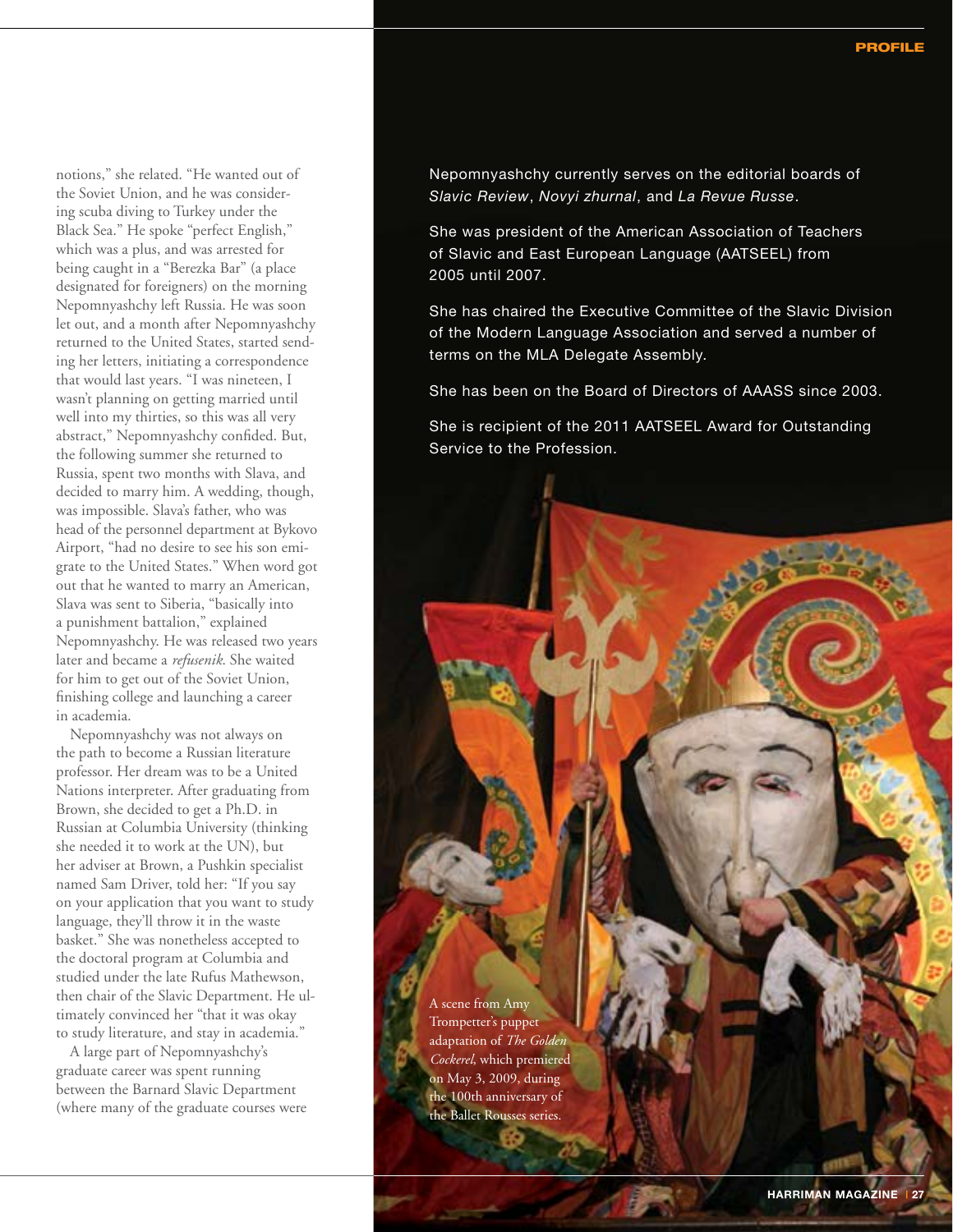

Catharine Nepomnyashchy with Mikhail Gorbachev during his visit to the Harriman Institute on March 11, 2007.

held) and the School of International Affairs (SIA). At that time, the Columbia Slavic Department and the Russian Institute (which became the W. Averell Harriman Institute in 1982) were both in SIA and very much involved with one another. The Institute hosted brown bag lectures every Tuesday and Thursday, "which *everyone* came to," and Nepomnyashchy remembers it as a sort of utopia, "a wonderful place for someone who did not want to be stuck in one discipline."

As a graduate student, Nepomnyashchy longed for a greater sense of community between her colleagues, whom she felt were somewhat fragmented and unfocused. Over lunch at a "mediocre" Mexican restaurant, she and Michael Naydan, another student in the Slavic Department, conceived of a community project an academic journal run by graduate students and focused on Slavic languages and cultures—that eventually became

the *Ulbandus Review*. *Ulbandus*, which means "big exotic wandering animal," a term introduced to the Old Slavs by the Old Goths, began as a vague concept and materialized into a difficult undertaking. In addition to rigorous editing, there was manual labor—"typing and retyping, running to the library, and cutting and pasting," as Nepomnyashchy described in a 2002 article for *Ulbandus*, which is still in existence nearly 40 years later. There were also all sorts of fundraising efforts—bake sales, sales of Soviet posters and knickknacks—to keep the journal afloat ("Sometimes I feel like I spent most of the *Ulbandus* years mass-producing brownies"). The project became a focal point during Nepomnyashchy's years as a Ph.D. student.

During this time, the struggle to get her fiancé, Slava, out of the Soviet Union false hopes, failed invitations, pleas to the State Department—persisted. Finally, in

September 11 sparked the realization that the United States suffers from a strategically dangerous shortage of regional specialists.

January 1977, while Nepomnyashchy was studying for her comprehensive examinations, she received an unexpected phone call: "It was a journalist announcing that my fiancé was getting out, asking me what I thought about it." Slava had left a personal message for journalist Tom Kent at the Associated Press, who had gotten to know him well while covering the couple's story. Kent, though, was on leave in the United States, and another journalist took the call; without his knowledge, he turned Slava's message into an article. And so, through the media, Nepomnyashchy discovered that her fiancé would be in the United States later that week.

By U.S. law, the couple had to be married within 90 days of Slava's arrival. Meanwhile, Nepomnyashchy was "a nervous wreck"; she joked that letting Slava out during her exams "was the final revenge of the Soviet government." But, she passed the comps, and two weeks later, on the 90th and final day of the allotted period, they were married.

Perhaps the most exciting period in Nepomnyashchy's early career came during the years surrounding the fall of the Iron Curtain. After years of having her visa denied, Nepomnyashchy was finally allowed entry and began taking frequent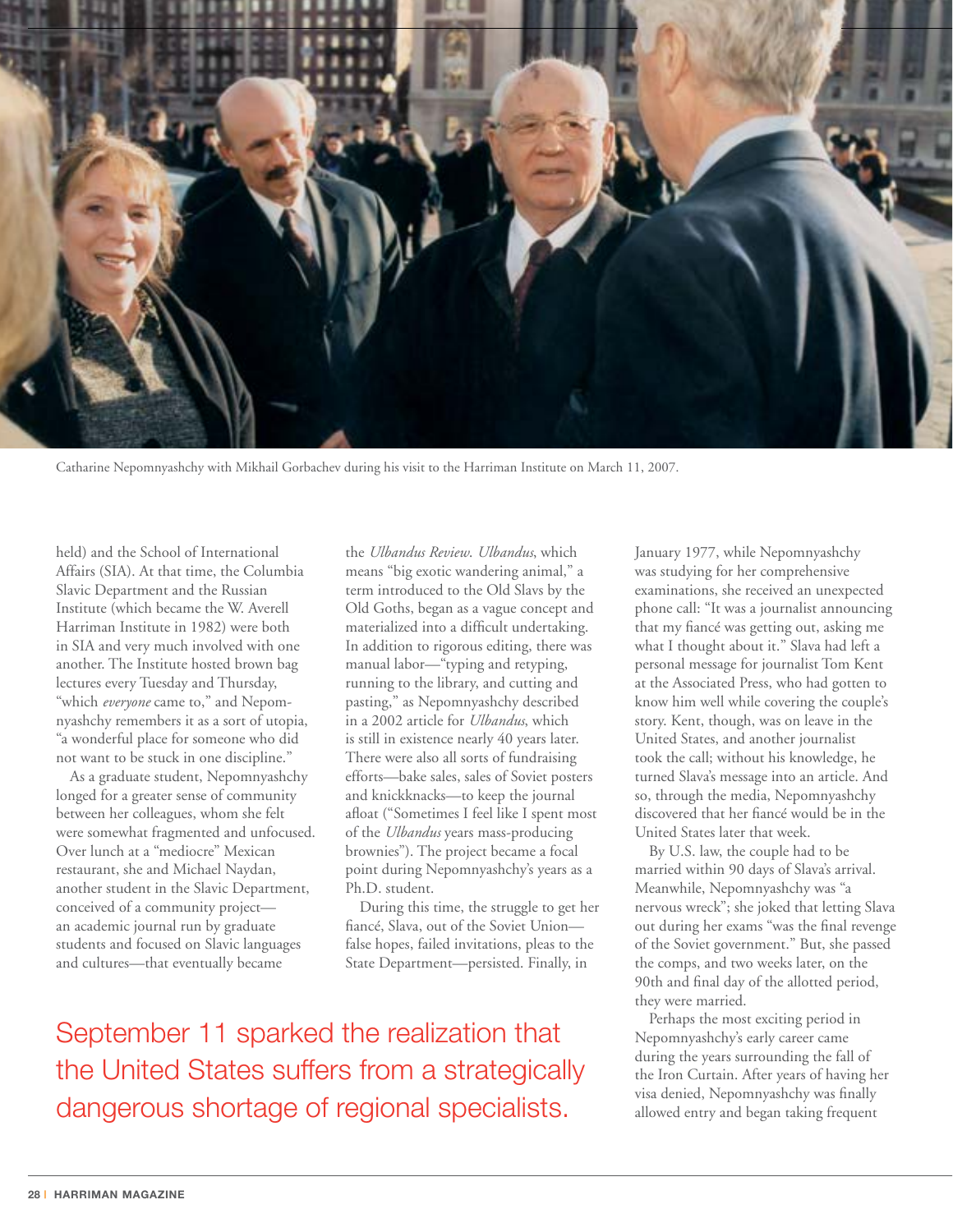trips to the Soviet Union. At that time, an intense collaboration developed between American and Russian scholars. In 1989, during a frigid Moscow winter, she became friends with the now prominent Russian journalist Nadezhda Azhgikhina and her husband, the late investigative journalist Yuri Shchekochikhin. Azhgikhina was in the process of finishing her graduate work at Moscow State University and remembers hearing a lot about Nepomnyashchy through mutual acquaintances. The two instantly connected after she spent a week driving Nepomnyashchy around Moscow, taking her to the houses of various Russian writers. "It was an intense and happy time in our lives," said Azhgikhina, recalling the array of projects she started with Nepomnyashchy on topics previously neglected by literary scholars—such as feminism and contemporary Russian culture. The pair were together in August 1991, during the Moscow coup—a transformative moment for both of them and are currently finishing a book about the event, which is dedicated to their youth and their hopes beyond the Cold War.

The summer of 2001, after an ordeal of equal magnitude to getting Slava out of the Soviet Union, Nepomnyashchy and her husband adopted a two-year-old girl, their daughter Olga, from Russia. (Sadly, Slava passed away only a decade later, on August 18, 2011—the 20th anniversary of the

## In Harriman style, we were very hands on. We paid for the entire event, there was a dinner, and Gorbachev picked the menu.

Moscow Coup, and the 41st anniversary of his meeting Nepomnyashchy in Sochi.) The same year as the adoption, Nepomnyashchy became director of the Harriman Institute.

Her opening reception never took place. It was scheduled for the evening of September 11, 2001. That morning, she took the elevator to the top floor of the School of International and Public Affairs building for a meeting and watched the first tower of the World Trade Center fall. September 11, she would write in the February 2002 *Harriman Institute Newsletter*, "sparked the realization that the United States suffers from a strategically dangerous shortage of regional specialists." The event was also an important geopolitical moment for Russia: Vladimir Putin was the first world leader to call George W. Bush after the attacks. Nepomnyashchy emphasized that this call "put Russia back on the world stage." During the initial months of her directorship, responding to 9/11 in the Harriman Institute's programming became her priority. Along with a variety of panels about the regional and transnational implications of the event, she initiated the "Director's Seminars," an ongoing series of roundtables that would focus on questions about the field of area studies.

On the six-month anniversary of the attacks, Nepomnyashchy arranged for Mikhail Gorbachev to speak at the Institute. "I felt that one way to make my mark was to have an unexpected or particularly big Harriman lecture." To the best of her knowledge, Gorbachev had never spoken at a private university before, or to a public audience in New York City. "In Harriman style, we were very hands on. We paid for the entire event, there was a dinner, and Gorbachev picked the menu."

The Gorbachev lecture set the tone for the rest of her directorship—"The ante was up about visibility," she said. Throughout her tenure, Nepomnyashchy brought in various diplomats, luminaries, and politicians, including Russia's Minister of Foreign Affairs Sergey Lavrov (who was then the ambassador to the UN), the



From left to right: Catharine Nepomnyashchy with Mikhail Gorbachev during his March 11, 2007, visit to the Harriman Institute. Roman Khidekel, Leonid Lubianitsky, Russian dancer, choreographer, and actor Mikhail Baryshnikov, Regina Khidekel, Olga Nepomnyashchy, and Catharine Nepomnyashchy at the opening reception for "People," an exhibit of photographs by Leonid Lubianitsky, curated by Regina Khidekel. Olga Nepomnyashchy, flanked by her parents, Slava Nepomnyashchy and Catharine Nepomnyashchy, during a faculty trip to Turkmenistan in 2008.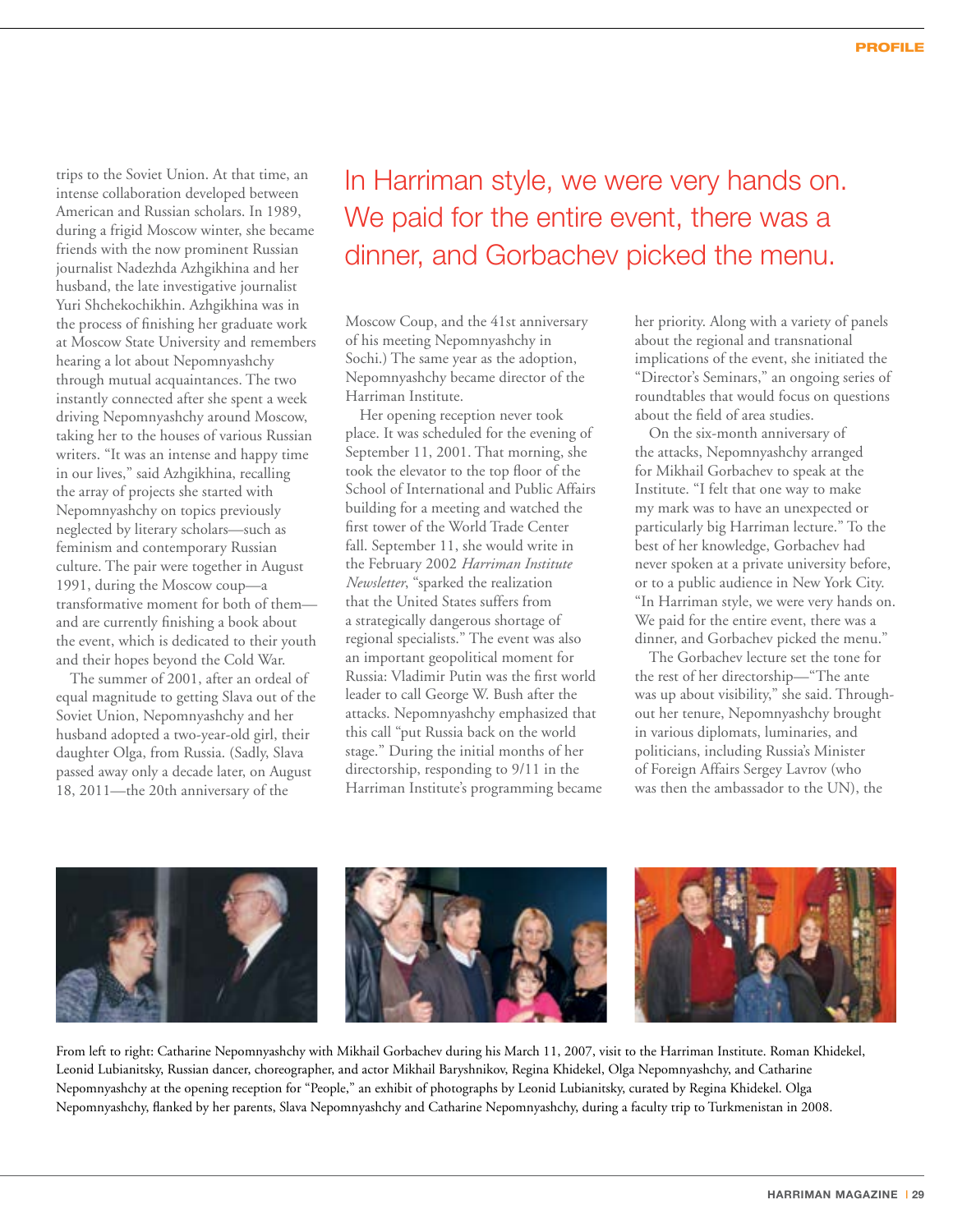But one of her greatest accomplishments as director was the versatility and creativity she brought to the Institute's programming.

famous Albanian writer and poet Ismail Kadare, and the Nobel Prize–winning Hungarian author Imre Kertesz. She also collaborated with the Columbia University World Leaders Forum to host leaders ranging from Russia's President Vladimir Putin and Turkmenistan's Gurbanguly Berdymukhammedov to Georgia's Mikheil Saakashvili and Estonia's Toomas Hendrik Ilves. But one of her greatest accomplishments as director was the versatility and creativity she brought to the Institute's programming. "The thing that was most important to me, and that I'm kind of proud of from being director, was trying to involve as many people as possible from different parts of the University."

One such person is Lynn Garafola, Professor of Dance at Barnard College, who first worked with Nepomnyashchy in 2003, during a series of lectures and performances in celebration of the tercentennial of the founding of St. Petersburg. The series contained a segment devoted to ballet, and Garafola partnered with the Institute to stage a performance, a lecture, and demonstration on the choreographer George Balanchine by the ballet dancer Suki Schorer, among other things. "Cathy is someone who makes you feel that you can just run with something, and that generosity of spirit allows people to flourish," said Garafola. She continued her involvement with the Harriman Institute throughout Nepomnyashchy's tenure, coorganizing events such as a series devoted to the 100th anniversary of the Ballets Russes. She stressed how the collaboration provided opportunity for "ballet people who don't necessarily self-identify as Russianists to be in touch with a broader field."

Nepomnyashchy strove to represent the versatility of every issue in her programming. One way she did this was by mounting art exhibits that complemented the Institute's lectures and conferences. At the beginning of her second term, she oversaw the redesign of the Institute's interior, bringing in architects to open up the once cluttered, dusty office (as a former student described it) and create a space where the Institute mounts art exhibits three to four times a year. The first Harriman exhibit was in March 2005—a collection of Horst Tappe photographs titled, "Nabokov in Montreux" that went up in conjunction with other events celebrating the 50th anniversary of Nabokov's most famous novel, *Lolita* (Nepomnyashchy, a Nabokov enthusiast, is currently working on a book titled *Nabokov and His Enemies: Terms of Engagement*). During the 2009 Ballets Russes series, the Institute displayed reproductions from Diaghilev's stage designs, titled "Homage to Diaghilev: Enduring Legacy."

In 2006, when Columbia's President Lee C. Bollinger invited Czech playwright and former president Vaclav Havel for a seven-week residency of lectures, interviews, conversations, and other events organized by the Columbia Arts Initiative, Nepomnyashchy involved the Harriman Institute in the heart of the

Acting director Kimberly Marten presenting Catharine Nepomnyashchy with the 2012 Alumna of the Year Award at the Harriman Institute Alumni Reception, October 25, 2012 (photo: Lynn Saville, Columbia University).